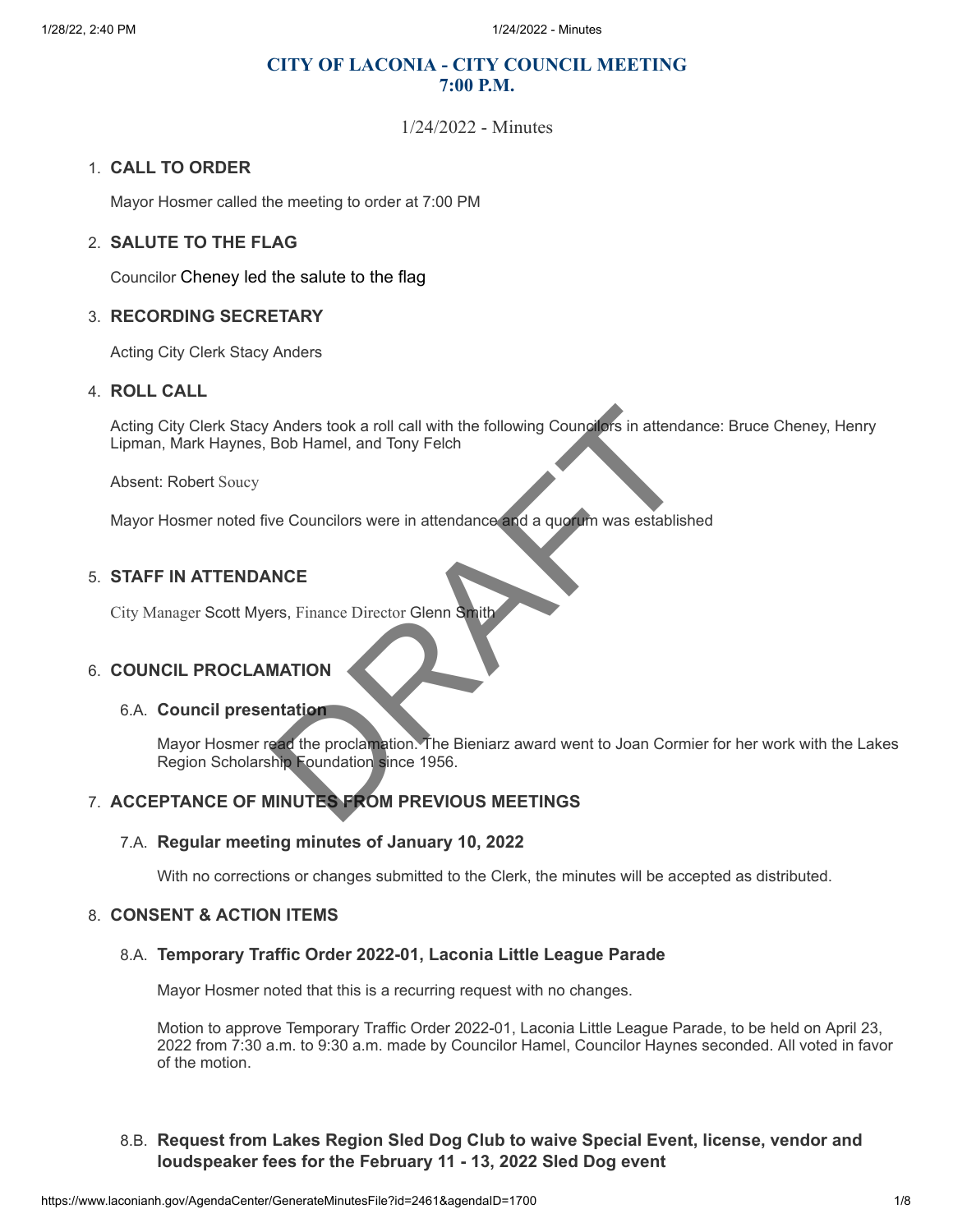Mayor Hosmer noted that this is a recurring request with no changes.

Motion to approve the request from Lakes Region Sled Dog Club to waive Special Event, license, vendor and loudspeaker fees for the February 11 - 13, 2022 Sled Dog Event, contingent upon the event's approval at the Special Events Review Committee's February 2, 2022 meeting made by Councilor Hamel, Councilor Felch seconded. All voted in favor of the motion.

## 9. **CITIZEN COMMENTS FOR MATTERS NOT ON THE AGENDA**

Charlie St. Clair brought up the fact that the Senate's redistricting plan will have Ward 6 not voting with rest of the City in the upcoming elections and instead Ward 6 will be voting with Gilford and Gilmanton. He stated the Senate will be caucusing on the item and he hopes the Council and public can make some noise. The Senate will be taking public testimony on the redistricting maps next week. Mayor Hosmer asked if the notice could be added to Laconia Links if possible.

#### 10. **INTERVIEWS**

## 11. **NOMINATIONS, APPOINTMENTS & ELECTIONS**

12. **COMMUNICATIONS**

## 13. **PUBLIC HEARINGS**

13.A. **Public hearing for Resolution 2022-02, relative to the NH DES Exotic Species Program Grant Project** g for Resolution 2022-02, relative to the NH DES Exo<br>
ppened the public hearing at 7:16 pm.<br>
for or against the resolution.<br>
Iring closed at 7:17 pm.<br>
Iring on the Community Development Finance Author<br>
ppened the public he

Mayor Hosmer opened the public hearing at 7:16 pm.

No one spoke for or against the resolution.

The public hearing closed at 7:17 pm.

13.B. **A public hearing on the Community Development Finance Authority**

Mayor Hosmer opened the public hearing at 7:19 pm. An informational document was available for the public.

The Mayor read: Community Development Block Grant (CDBG) funds are available to municipalities through the NH Community Development Finance Authority. Up to \$500,000 annually is available for Economic Development Projects, up to \$500,000 for Housing Projects, up to \$500,000 for Public Facility Projects, up to \$500,000 in Emergency Funds, up to \$25,000 per Planning Study grant. All projects must directly benefit a majority of low- and moderate-income persons.

This is a proposed application to the Community Development Finance Authority for up to \$500,000 in CDBG Public Facility grant funds. \$25,000 will be retained for Administrative costs and up to \$475,000 will be subgranted to Laconia Housing Redevelopment Authority to renovate the space at 17 Church Street. The renovated space will be leased to Partnership for Public Health NH (PPH) for meeting with their clients and offering services to the community. The majority of PPH clients are of low and moderate income.

The public was asked for comment.

Tom Cochran, Executive Director of Laconia Housing Authority, addressed the Council. He explained what they do and thanked the Council for their time and efforts.

Patrick Wood of Ward 1 addressed the Council. He supports the request. He noted that Laconia Housing gives opportunity for communication and expansion for more to be done in the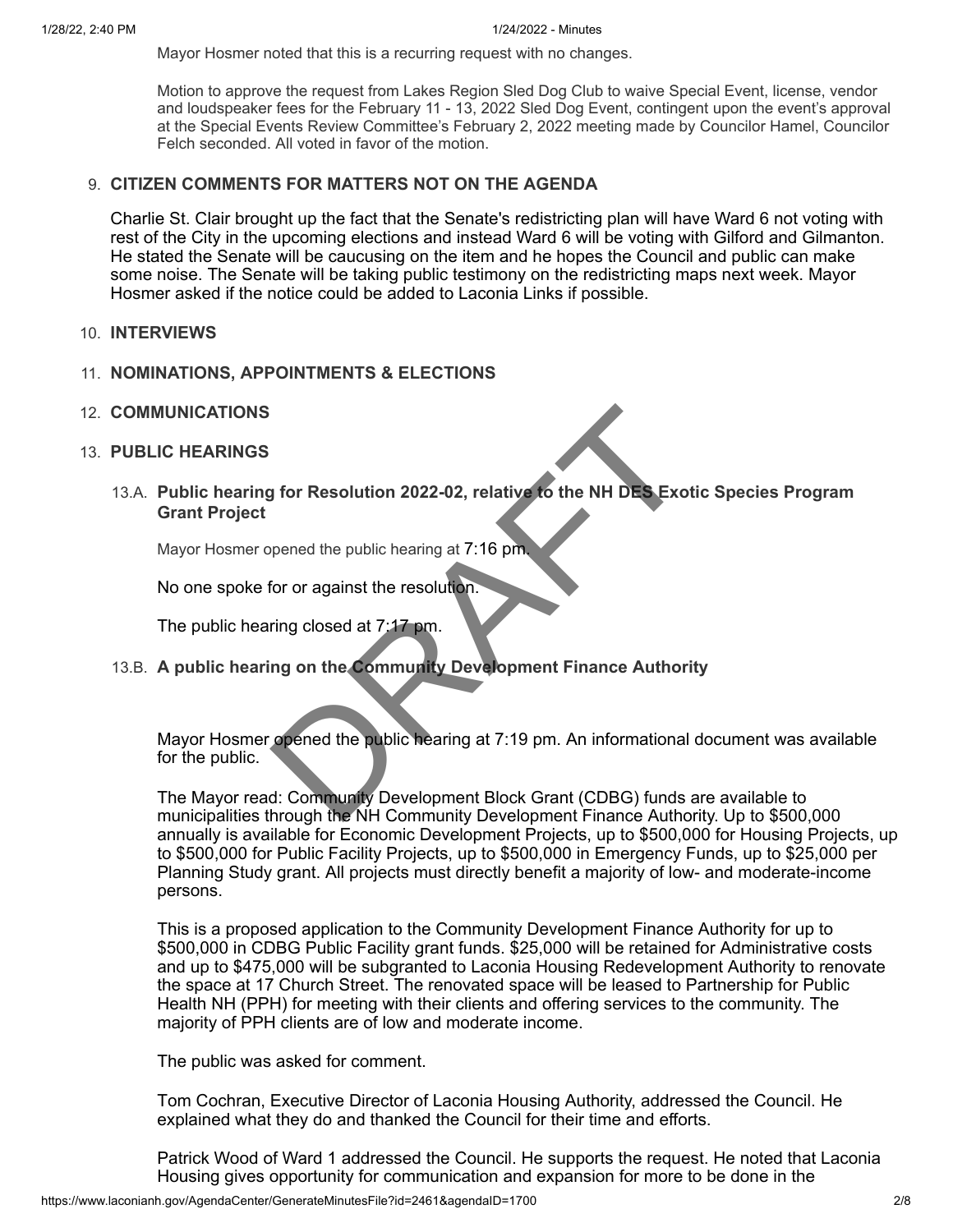community and downtown. He is in full support.

The public hearing closed at 7:22 PM

# 13.C. **Public hearing on the Anti displacement and Relocation Assistance Plan**

Mayor Hosmer opened the public hearing at 7:22 pm.

The Mayor read: This plan outlines measures, under the Uniform Relocation Act, required for CDBG projects that involve any displacement or relocation of persons (or businesses), if the City were to undertake a CDBG project which involved displacement or relocation they would follow this plan. The plan outlines the measures they would take to find comparable, suitable housing for persons (or businesses) displaced or relocated. This project does not anticipate displacement or relocation.

The public was asked for comment.

No one spoke for or against the proposed plan.

The public hearing closed at 7:23 pm.

# 14. **PRESENTATIONS**

15. **MAYOR'S REPORT**

## 16. **COUNCIL COMMENTS**

Councilor Cheney asked if the school could include an agenda with the notice of meetings. Also brought up was the bridge in the Weirs. City Manager Myers said DOT is researching the history and cost and he is expecting to hear back soon.

Councilor Hamel brought up the SB249 hearing tomorrow morning and would like to see Council acknowledge and attend the meeting in opposition to that bill. City Manager Myers briefly explained the bill. He believes NHMA will be speaking against the bill and offer amendments. Councilor Cheney suggested making the Senate aware that Laconia's Ordinance regarding short-term lodging has not had opposition in the three years it has been in effect. TIS<br>
ITS<br>
Example 15 the school could include an agenda with the notice of medicine<br>
City Manager Myers said DOT is researching the history and<br>
the tup the SB249 hearing tomorrow morning and would like to<br>
the bill and of

## 17. **COMMITTEE REPORTS**

- 17.A. **FINANCE (Lipman (Chair), Hamel, Cheney)**
	- 17.A.i. **WOW Trail Funding**
	- 17.A.ii. **Downtown TIF Financing**
- 17.B. **PUBLIC SAFETY (Cheney (Chair), Soucy, Lipman)**
- 17.C. **GOVERNMENT OPERATIONS & ORDINANCES (Soucy (Chair), Felch, Cheney)**
	- 17.C.i. **Review of Chapter 167, Noise and Chapter 161 Licensing as it pertains to outdoor sound equipment and loudspeakers**
	- 17.C.ii. **Ordinance Amending Chapter 221, Vehicles and Traffic/Parking on Sublawns**
	- 17.C.iii. **Procedural review of grant applications**
	- 17.C.iv. **Regulation of Short Term Residential Rental Businesses**
	- 17.C.v. **Proposed Historic Overlay District**

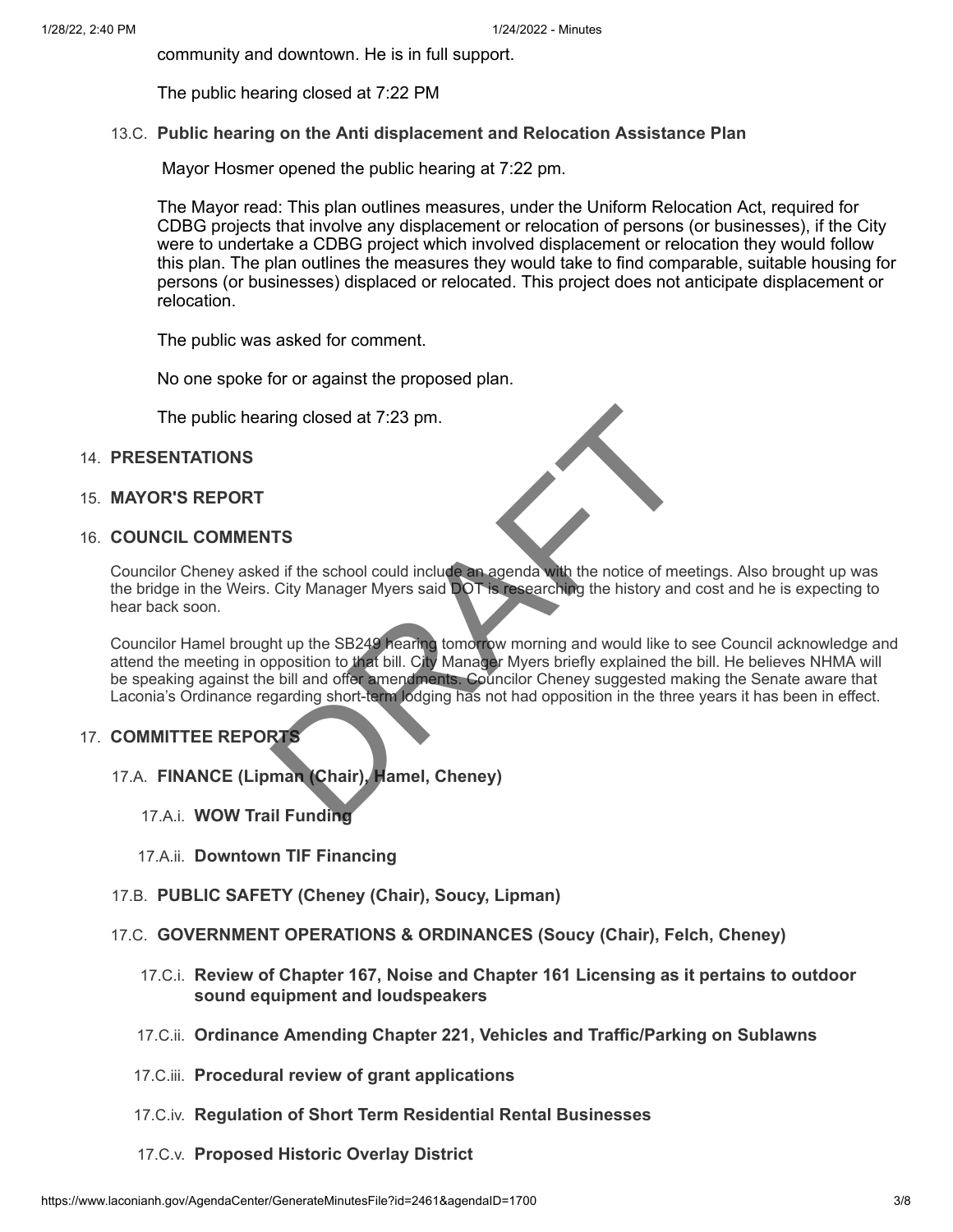- 17.C.vi. **Scenic Road Motorcycle Noise Petition**
- 17.C.vii. **Use of public property by for-profit entities**
- 17.C.viii. **Short Term Rentals**
- 17.C.ix. **Naming privilege's to public areas**
- 17.D. **LAND & BUILDINGS (Hamel (Chair), Haynes, Felch)**
	- 17.D.i. **Downtown parking garage**
	- 17.D.ii. **Repair & maintenance of City buildings**
	- 17.D.iii. **Plan for the DPW Compound**
- 17.E. **PUBLIC WORKS (Haynes (Chair), Felch, Soucy)**
	- 17.E.i. **Retaining Wall Policy**

# 17.E.ii. **Discussion for converting from a manual to an automated solid waste curbside collection service**

Councilor Haynes brought up the solid waste discussion. Public Works Director Anderson needs direction from Council before February Councilor Haynes gave an overview from the January 20 presentation and the automated system. City Manager Myers went over the change of the toters that would be provided for recycling.

# 18. **LIAISON REPORTS**

# 19. **CITIZENS REQUESTS TO COMMENT ON CURRENT AGENDA ITEMS**

Atty. Phil Brouillard addressed the Council regarding the no parking proposal n North Street. Eliminating parking on the side that is proposed would be devastating to the owners of 35 North Street. No accidents or dangerous incidents have been reported to the Fire or Police Depts. He suggested to have one side of North Street no parking and see how that works. Atty. Brouillard feels it's not necessary at this time to block parking. William Mudge, the property owner, gave a brief history of his property which was built in 1890. He feels when North and Sheridan Streets are torn up for the sewer replacement it would be a good time to move the sidewalk across the street. If Wall Policy<br>
In service<br>
Haynes brought up the solid waste discussion. Public Works L<br>
Haynes brought up the solid waste discussion. Public Works L<br>
Iom Council before February Councilor Haynes gave an overvive<br>
Iom and

Charlie St. Clair addressed the Council. He asked if the solid waste proposal will have a public hearing and was told yes. He also is in favor of Motorcycle Week vendor licensing fees being increased. He suggested just a flat rate of \$600 and to have that include the Friday prior to the start of Motorcycle Week. He also recommended allowing vendors to open before noon on that Friday and suggested a time similar to when the Rally Headquarters opens around 8 or 9am.

# 20. **CITY MANAGER'S REPORT**

## 20.A. **Project Updates Report**

City Manager Myers went over the Project Updates report. The grant for the municipal docks is with DES and will take up to four months to review, but he feels construction will happen next year.

## 20.B. **Monthly Economic Development Report**

City Manager Myers went over the Monthly Economic Development report and noted the 4.7% annual CPU.

City Manager Myers went over the handout from NH retirement system.

## 21. **NEW BUSINESS**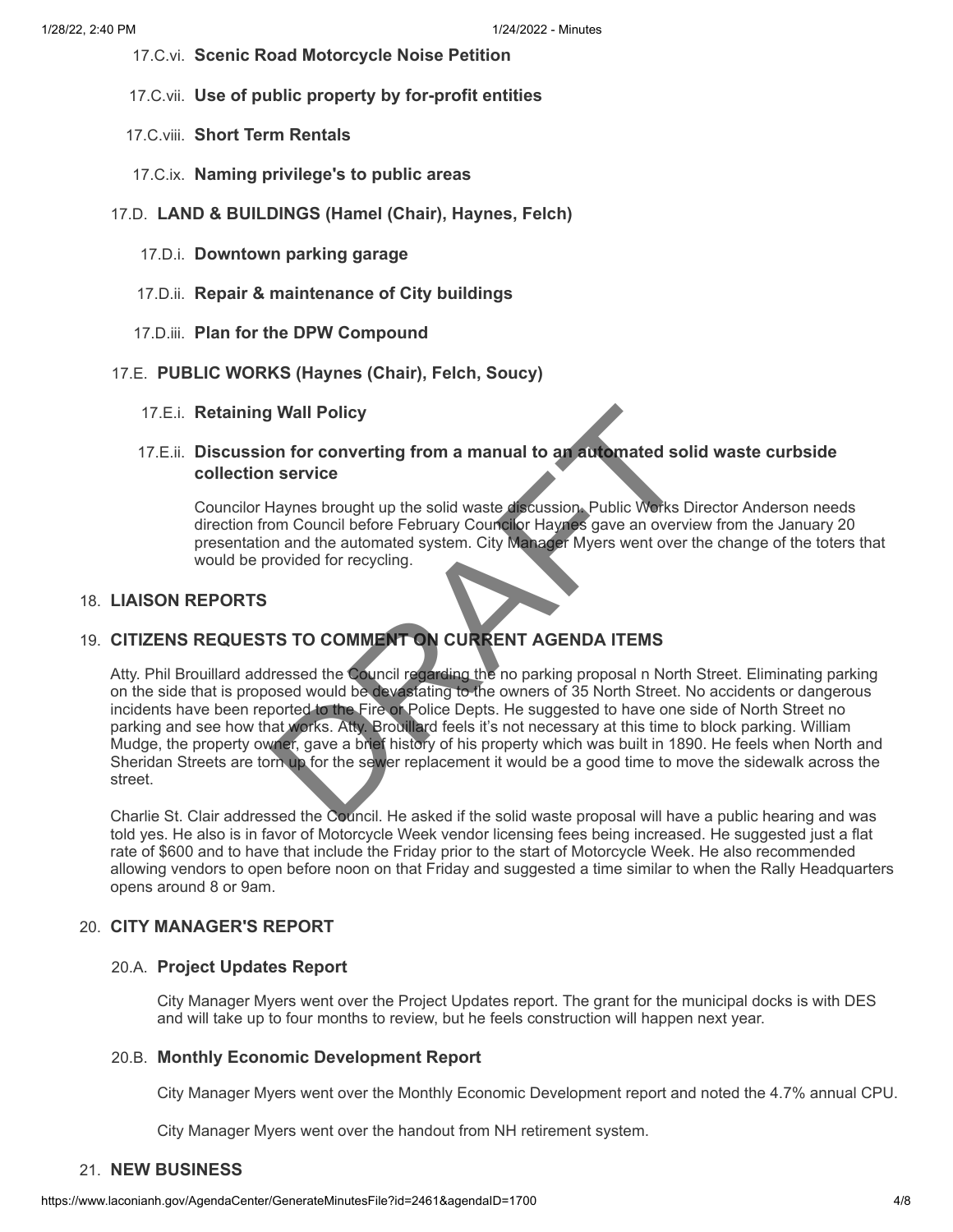# 21.A. **Request from Joyce's Craft Shows to waive Special Event and licensing fees for an Arts and Crafts show to be held July 30 - 31, 2022**

Motion to approve the request from Joyce's Craft Shows to waive Special Event and licensing fees for the Lakeside Craft Show to be held July 30 – 31, 2022, contingent upon the event's approval at the Special Events Review Committee's February 2, 2022 meeting made by Councilor Felch, Councilor Haynes seconded.

Joyce Endee addressed the Council. J. Endee, organizer and producer of Joyce's Craft Shows, is requesting a waiver of the fees. She is interested in the Weirs Beach Restoration project and will donate \$500 to that from the fair. She is also interested in donating her time as well and can help with fundraising. She has to have at least 60 vendors to make it financially worthwhile. Councilor Hamel asked who profits and she said she does as it is her business. Fees would have been \$1100 for her to pay for the special events application and licensing fees. City Manager Myers walked Council through the process. Councilor Lipman is concerned about the precedence that could be set. With no one voting in favor, the motion failed.

# 21.B. **Increase vendor licensing application fees for Motorcycle Week event**

Motion to increase Motorcycle Week Vendor Licensing Fees made by Councilor Cheney, Councilor Hamel seconded. Mayor Hosmer amended the request to eliminate the extra \$75 for the Friday prior and make it a flat fee \$600 that includes the Friday prior. Chief Canfield noted that the change wouldn't affect the department to add coverage for that Friday. Councilor Hamel stated that Friday will be the cut and the event would not begin earlier than Friday. All voted in favor of the motion. for incensing application rees for Motorcycle week even a<br>se Motorcycle Week Vendor Licensing Fees made by Council<br>or Hosmer amended the request to eliminate the extra \$75 for<br>thickness the Friday prior. Chief Canfield not

# 21.C. **Sale of Lot #3 in Lakes Business Park, 270 Hounsell Avenue**

Motion to approve the vote of the Lakes Business Park Commission for the sale of Lot #3 in the Lakes Business Park in the amount of \$75,000 and to authorize the City Manager to sign the required documents in connection with the sale made by Councilor Felch, Councilor Cheney seconded.

City Manager Myers explained the process. The offer is reflective of site work even though it's under the asking price. The Town of Gilford has already approved the sale. All voted in favor of the motion.

# 21.D. **Fire Department SAFER Grant**

Chief Beattie addressed Council. This grant is for four additional fire fighters for three years. There will be minimal fiscal impact. The department received a grant in 2013 but was not successful in the last round. Chief Beattie mentioned they have a grant writer that is assisting the department. He is looking for support from the community and Council, and to start planning now how years from now will be funded so it will be in place. As the current grant funded portion leaves, the new person becomes the grant funded person. Any money not spent rolls over so there could be some extra money toward the end to draw the term out a bit longer. Councilor Cheney discussed a potential new program to save the ambulance for major calls. The area is going to continue to grow and services should be ready for that. Councilor Cheney is behind the Fire Department 100%. Chief Beattie stated that these additional firefighters will enhance our firefighting capabilities.

Councilor Hamel asked for a report on emergency calls for 2019-2021. Chief Beattie will get that information. He noted that in 2020 the average was one person back for recall.

Motion to support the Fire Department in applying for Staffing for Adequate Fire and Emergency Response (SAFER) grant funding for four additional firefighters for three years, as presented made by Councilor Cheney, Councilor Felch seconded. All voted in favor of the motion.

# 21.E. **Authorize acceptance of a NH Department of Justice grant in the amount of \$1,197,160.00 to fund the Comprehensive Opiod, Stimulant and Substance Abuse Program (COSSAP)**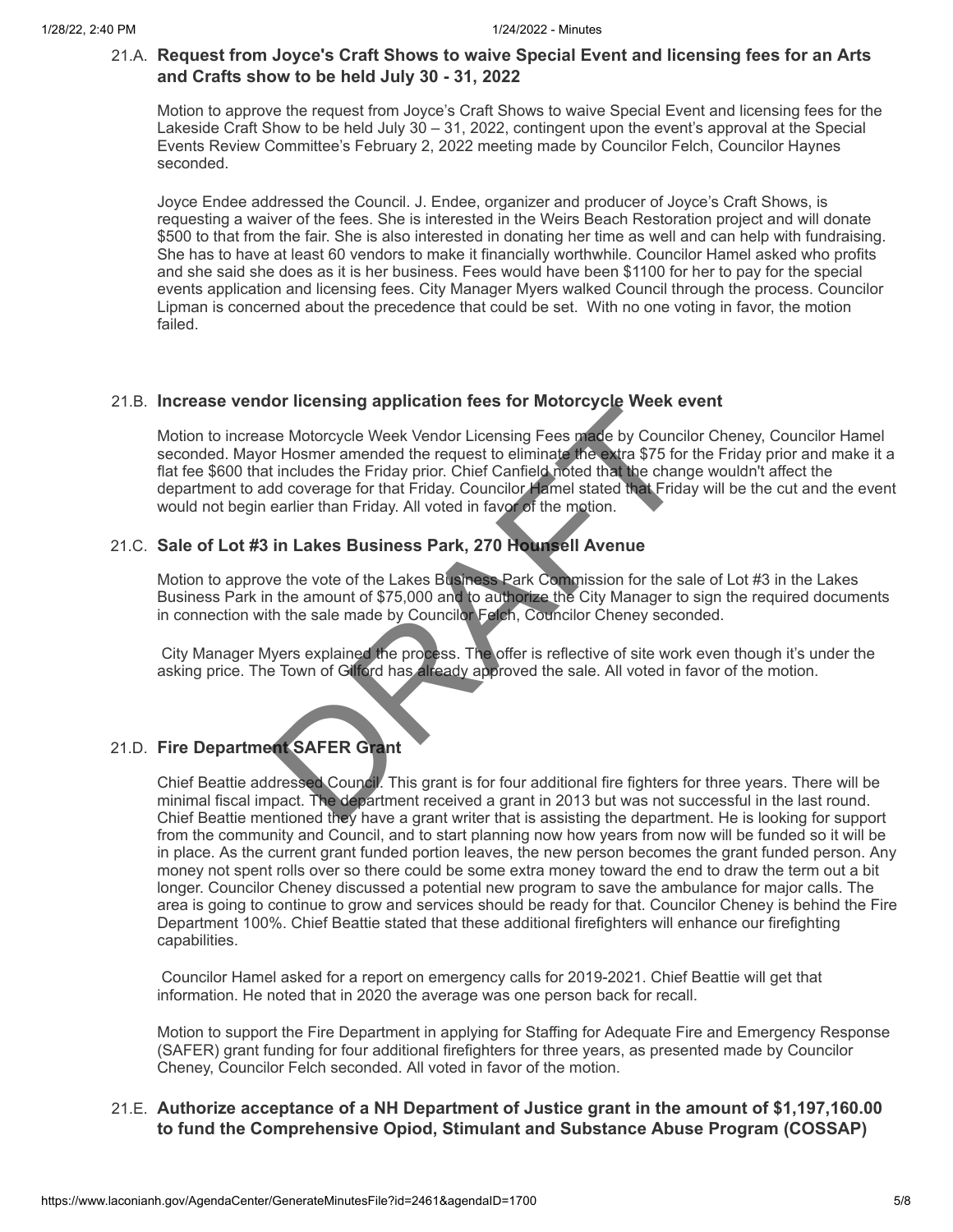Motion to approve acceptance of a NH Department of Justice grant in the amount of \$1,197,160.00 to fund the Comprehensive Opioid, Stimulant and Substance Abuse Program (COSSAP) made by Councilor Haynes, Councilor Cheney seconded.

City Manager Myers gave a brief overview. Chief Canfield and Eric Adams addressed the Council. The grant is for Officer Adams' salary and two additional positions. There has been a lot of success in the program. There is a desire is to bring the program statewide. They have been trying for the grant for three years. Community support has been amazing. Officer Adams will stay at the police department and will recruit and create training modules remotely. The program started Sept 2014. Council commended Officer Adams and Chief Canfield to keep the program going. All voted in favor of the motion.

#### 21.F. **Authorize acceptance of a NH Department of Justice grant in the amount of \$45,000.00 to fund the Substance Abuse Reduction Initiative (a.k.a. Granite Shield)**

Motion to approve acceptance of a NH Department of Justice grant in the amount of \$45,000.00 to fund the Substance Abuse Reduction Initiative (a.k.a. Granite Shield) made by Councilor Cheney, Councilor Hamel seconded. All voted in favor of the motion.

## 22. **UNFINISHED BUSINESS**

## 22.A. **Request to designate a portion of North Street no parking**

Motion to remove this item from the table made by Councilor Felch, Councilor Cheney seconded. Councilor Cheney, Councilor Felch, Councilor Haynes voted in favor; Councilor Lipman, Councilor Hamel voted against. The motion passed 3-2.

Councilor Felch asked Public Works Director Anderson to speak. Public Works Director Anderson noted that he can't just make one side of the street or the other no parking. The sidewalk can't go to the other side due to topography. North, Sheridan and Belvidere Streets are the busy through streets. There are two options: either make no parking or keep it the way it is. More traffic has been causing an increase in complaints. Councilor Cheney suggested no parking sunset to sunrise. Councilor Hamel suggested making the street one way and thinks more discussion is needed. Councilor Haynes thinks it's a hazard in either direction and agrees with looking into the one way option. Public Works Director Anderson brought up the section on Pleasant Street that is one way and the complaints that they get regarding that. City Manger Myers suggested taking a vote because just tabling the item means additional information is needed and he is unsure he can give more information. If Council wants to look at other options, he suggested taking action on it. Councilor Felch feels making modifications to just a section of North Street is foolish. Councilor Felch, Councilor Cheney voted for; Councilor Lipman Councilor Haynes Councilor Hamel voted against. The motion failed 3-2. **NESS**<br>
Signate a portion of North Street no parking<br>
the this item from the table made by Councilor Felch, Councilor<br>
for Felch, Councilor Haynes voted fratavor; Councilor Lipman,<br>
tion passed 3-2.<br>
asked Public Works Dir

## 22.B. **Second reading of Resolution 2022-02, relative to the NH DES Exotic Species Program Project Grant**

Motion to waive the reading of this Resolution in its entirety and to read by title only made by Councilor Cheney, Councilor Haynes seconded. All voted in favor of the motion.

Motion for a second reading of Resolution 2022-02 relative to authorizing the City Manager to accept and expend a grant on behalf of the City in the amount of \$30,085 for the NH Department of Environmental Services Exotic Species Program Project made by Councilor Haynes, Councilor Cheney seconded. All voted in favor of the motion.

Motion to approve Resolution 2022-02 relative to authorizing the City Manager to accept and expend a grant on behalf of the City in the amount of \$30,085 for the NH Department of Environmental Services Exotic Species Program Project made by Councilor Lipman Councilor Hamel seconded. All voted in favor of the motion.

# 22.C. **A proposed application to the Community Development Finance Authority for the renovation of 17 Church Street**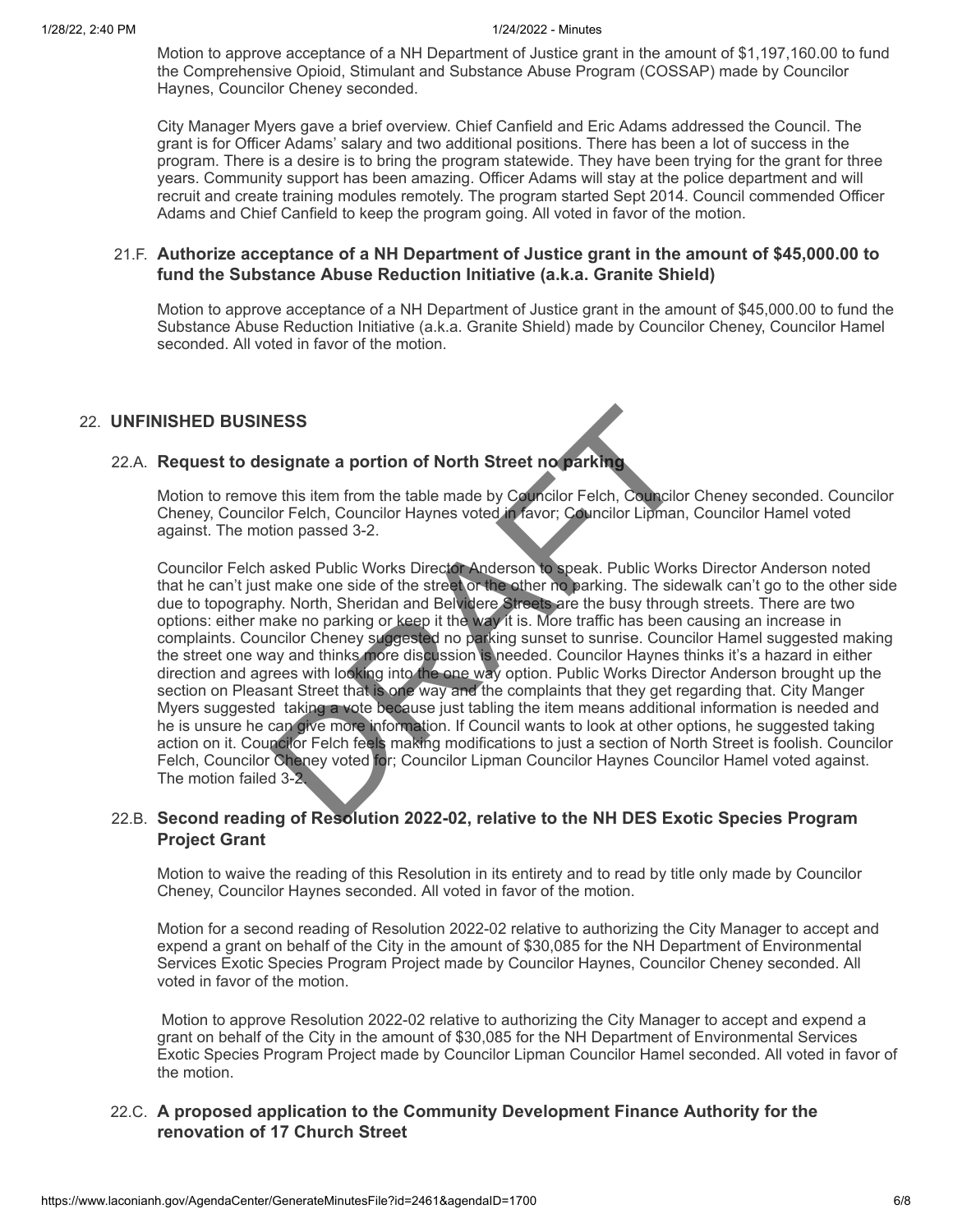#### 1/28/22, 2:40 PM 1/24/2022 - Minutes

Motion to approve the submittal of the CDBG LHRA application to renovate the space at 17 Church Street owned by Laconia Housing Authority and vote to authorize the City Manager to sign and submit the CDBG application, and upon approval of the CDBG application, authorize the City Manager to execute any documents which may be necessary to effectuate the CDBG contract, and any amendments thereto, made by Councilor Haynes, Councilor Cheney seconded. All voted in favor of the motion.

## 22.D. **The anti-displacement and relocation assistance plan for the proposed renovation of 17 Church Street**

Motion to approve the Anti-displacement and Relocation Assistance Plan for the proposed renovation of 17 Church Street CDBG project made by Councilor Lipman, Councilor Hamel seconded. All voted in favor of the motion.

## 22.E. **Second reading of Ordinance 2021-235-41-A, Zoning, Accessory Dwelling Unit**

Mayor Hosmer noted this item remains on table for additional information.

## 22.F. **Annual City Manager Evaluation**

All agreed that City Manager Myers has done a great job as City Manager, and the City has come a long way. They wished him the best of luck.

Motion to approve an increase in salary of 2.5% for the City Manager made by Councilor Hamel, Councilor Haynes seconded. All voted in favor of the motion.

Mayor Hosmer stated a timeline should be in place for the new City Manager position and a discussion will be needed. The idea is to have someone in place by July. He would like to start the process in the next couple weeks. Contract Correct Co-op/Solid Waste disposal companies<br>
The Recycling Correct Structure of Structure City Manager, and him the best of luck.<br>
We an increase in salary of 2.5% for the City Manager made by<br>
Bed. All voted in

## 23. **FUTURE AGENDA ITEMS**

- 23.A. **Master Plan**
- 23.B. **Milfoil Treatment funding requests**
- 23.C. **Sewer & Water Master Plan**
- 23.D. **Single Stream Recycling/Concord Co-op/Solid Waste disposal cost reductions**
- 23.E. **Strategic Planning/Goal Setting**
- 23.F. **WOW Trail**
- 23.G. **Weirs Beach Restoration Project**
- 23.H. **Fair St/Court St traffic problems and accidents**

#### 24. **Any other business that may come before the Council**

Councilor Cheney updated the Council on the Lakeshore Redevelopment meeting. They are looking at the historical value to the inside of some buildings and their significance. and he was asked how the Council feels regarding the process. Councilor Cheney mentioned the Council would like to be more involved with the property. Councilor Haynes thanked Councilor Cheney for attending the meetings.

Councilor Cheney asked for a meeting to go over the personnel issue and that will be put on the next meeting.